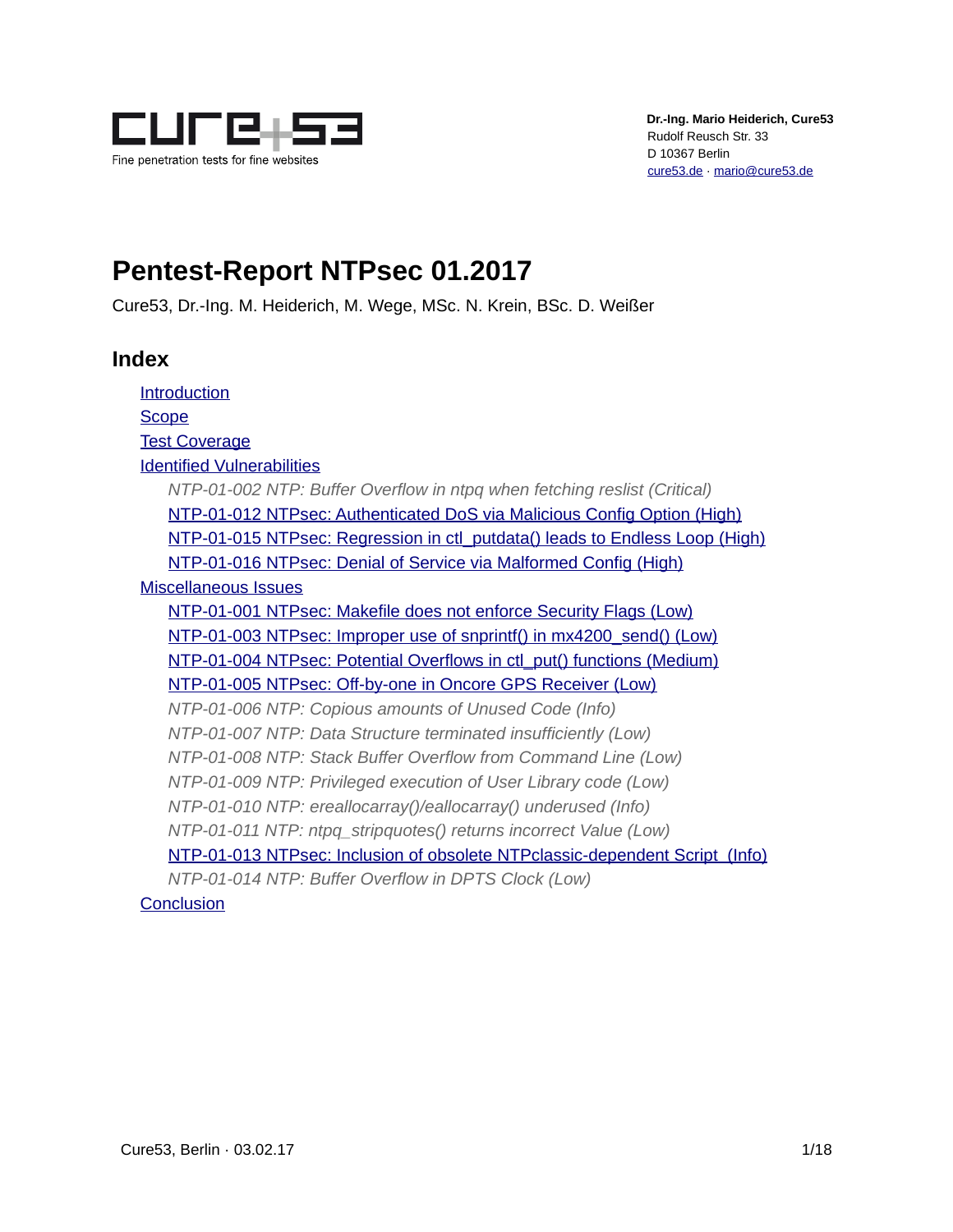

# <span id="page-1-0"></span>**Introduction**

*"Welcome to the NTPsec project - a secure, hardened, and improved implementation of Network Time Protocol derived from NTP Classic, Dave Mills's original.*

*NTPsec, as its name implies, is a more secure NTP. Our goal is to deliver code that can be used with confidence in deployments with the most stringent security, availability, and assurance requirements.*

*Towards that end we apply best practices and state-of-the art technology in code auditing, verification, and testing. We begin with the most important best practice: true open-source code review. The NTPsec code is available in a public git repository. One of our goals is to support broader community participation."*

From<https://www.ntpsec.org/>

This report documents the findings of a source code audit of the NTPsec software. The project was completed by Cure53 team in January 2017. Four members of the Cure53 participated in this assignment, which required a total of thirty-two days of testing in order for a satisfactory level of coverage to be reached.

The audit constituted a joint project dedicated to both the NTPsec and the NTP. The code base of the NTP was examined in parallel and the two components of the scope were given the same amount of attention and scrutiny. While this document primarily pertains to the NTPsec element, the relevant results applicable to NTP are also briefly recalled. At the same time, a separate report has been created to discuss the NTP issues in detail and at length. In the latter NTP-related document, the discoveries connected to NTPsec are analogically given less space and specificity in reporting.

As for the test's approach, the investigations were rooted in the so-called white-box methodology, meaning that the testing team was granted full access to relevant sources and the like. Prior to initiating the audit, the Cure53 team established solid communication channels for the two respective software items in scope, liaising with the development teams of the NTPsec and NTP, respectively.

The document proceeds with describing the test's scope, then discusses coverage and findings, ultimately delivering conclusions and verdicts about the general level of security discovered, and the state of the audited code for the two software products in question.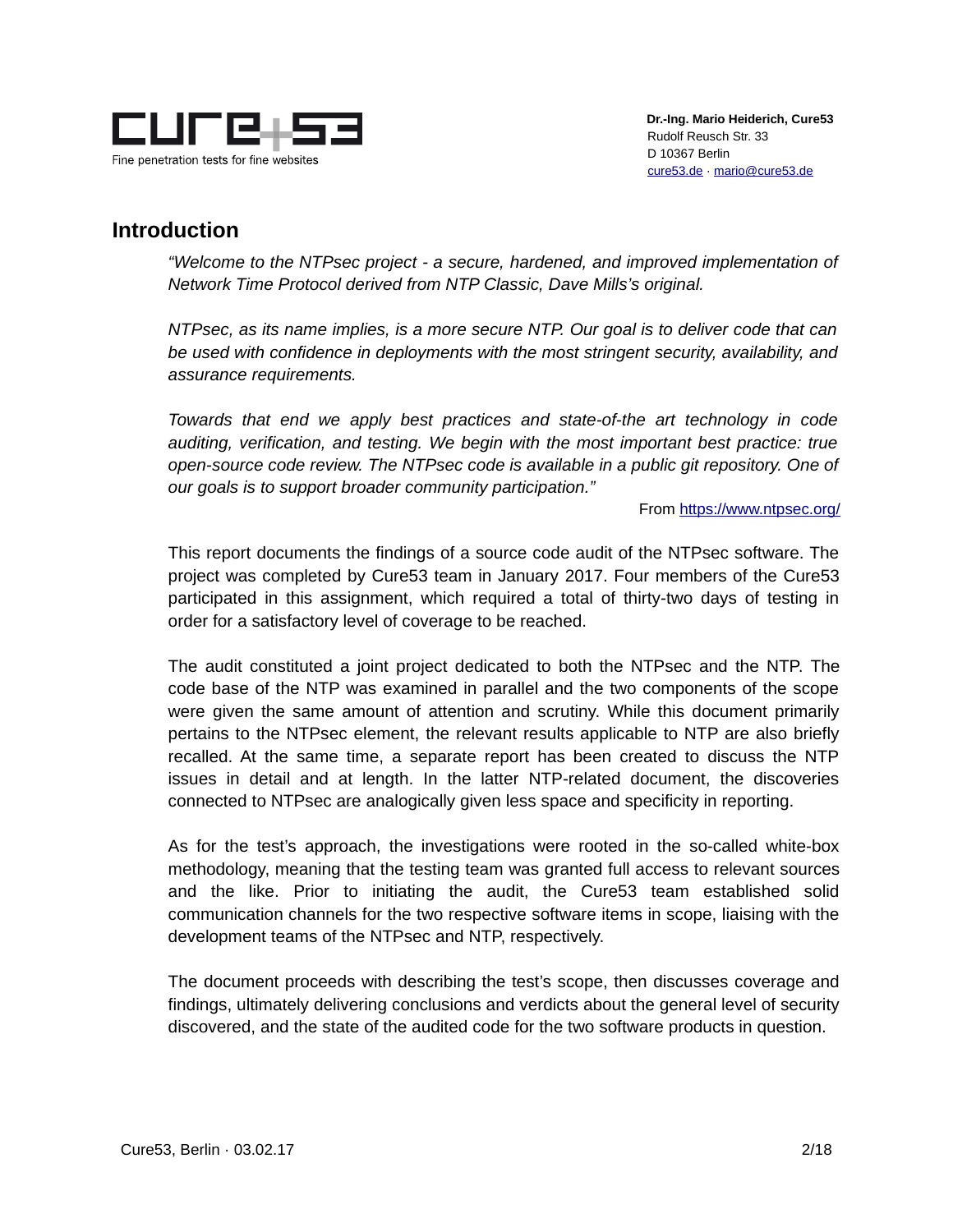

# <span id="page-2-1"></span>**Scope**

- **NTPsec 0.9.6**
	- ◦<https://ftp.ntpsec.org/pub/releases/ntpsec-0.9.6.tar.gz>

# <span id="page-2-0"></span>**Test Coverage**

One can consult an overview of the test's coverage below. The listing shows the percentage of the coverage reached by the code audit per directory. All directories belong to the downloaded code base.

| Coverage in % |     | <b>SLOC</b> | Directory  |
|---------------|-----|-------------|------------|
|               | 100 | 38094       | ntpd       |
|               | 20  | 6175        | libntp     |
|               | n/a | 5933        | tests      |
|               | 100 | 3955        | include    |
|               | n/a | 3884        | ntpclients |
|               | n/a | 3745        | libparse   |
|               | 40  | 2822        | libisc     |
|               | n/a | 2220        | wafhelpers |
|               | n/a | 1679        | pylib      |
|               | n/a | 950         | libjsmn    |
|               | 100 | 483         | ntpfrob    |
|               | 100 | 471         | libsodium  |
|               | 100 | 435         | ntptime    |
|               | 100 | 416         | attic      |
|               | n/a | 130         | devel      |
|               | n/a | 111         | contrib    |
|               |     |             |            |

The directories marked with *"n/a*" were explicitly left out of scope along with all of the subcomponents written in Python and the testing framework unity.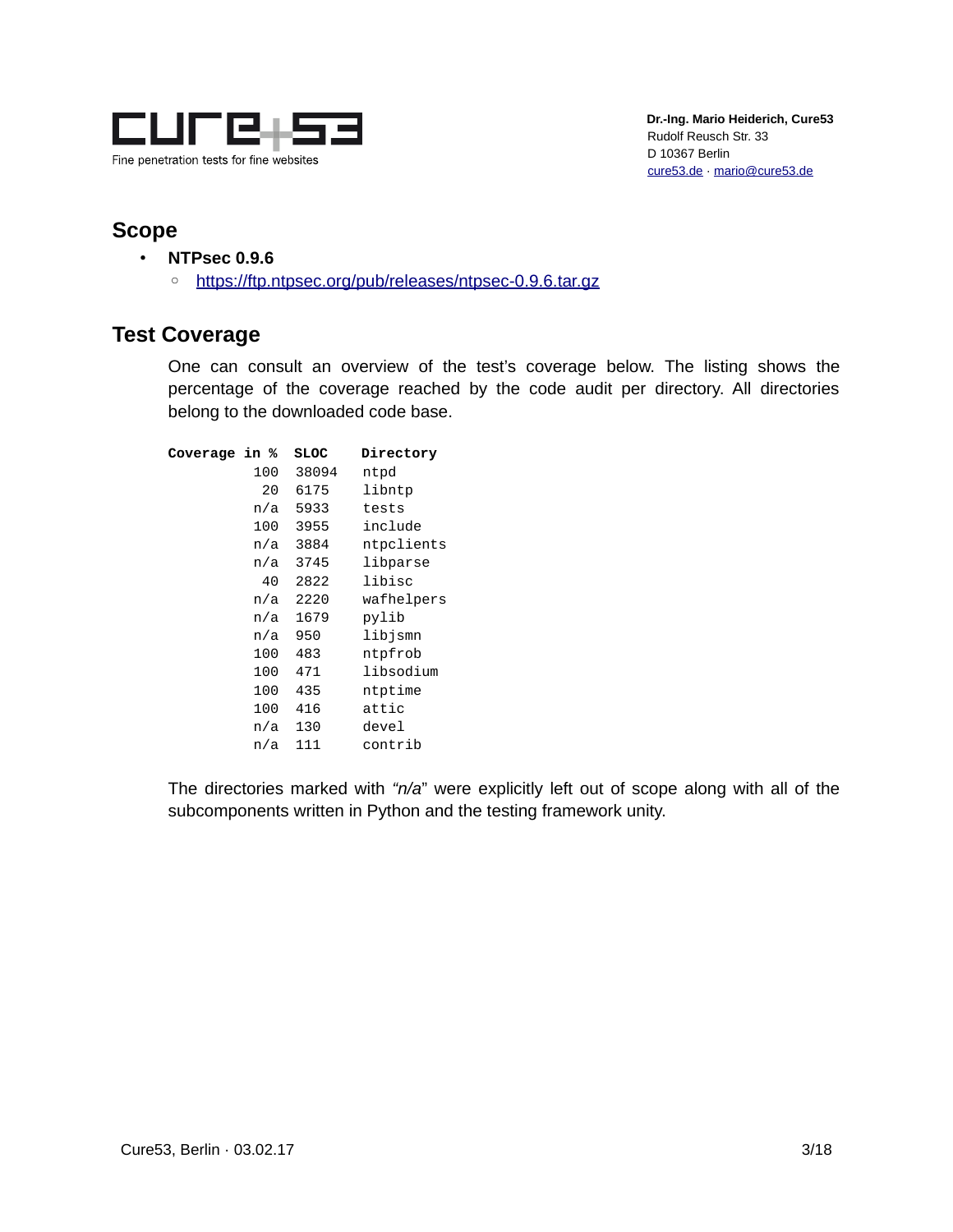

# <span id="page-3-2"></span>**Identified Vulnerabilities**

The following sections list both vulnerabilities and implementation issues spotted during the testing period. Note that findings are listed in a chronological order rather than by their degree of severity and impact. The aforementioned severity rank is simply given in brackets following the title heading for each vulnerability. Each vulnerability is additionally given a unique identifier (e.g. *NTP-01-001*) for the purpose of facilitating any future follow-up correspondence.

## <span id="page-3-1"></span>**NTP-01-002 NTP: Buffer Overflow in** *ntpq* **when fetching** *reslist (Critical)*

**Note:** This issue affects NTP only and is not present in the NTPsec code.

A stack buffer overflow can be triggered by a malicious server when a client (using *ntpq*) requests the restriction list from the server. This is due to a missing *length* check in the *reslist()* function. It occurs whenever the function parses the server's response and encounters a *flagstr* variable of an extensive *length*. The string will be copied into a fixed-size buffer, leading to an overflow on the function's stack-frame.

### <span id="page-3-0"></span>**NTP-01-012 NTPsec: Authenticated DoS via Malicious Config Option** *(High)*

**Note:** This issue affects both NTP and NTPsec and is present in both code bases.

A vulnerability found in the NTPsec server allows an authenticated remote attacker to crash the daemon by sending an invalid setting via the *:config* function. The *unpeer* option expects either a number or an address as argument. In case the value is "*0*", a segmentation fault occurs. An example is given in the following listing.

#### **Configurating the server remotely:**

ntpq> **:config unpeer 0** Keyid: 1 MD5 Password: localhost: timed out, nothing received \*\*\*Request timed out

The submission of the configuration crashes the NTPsec server right away. An observation performed with the GDB demonstrates that the error occurs in *ntp\_config.c* and is due to a *null* pointer dereference.

### **Segmentation fault:**

(gdb) r [...] Program received signal SIGSEGV, Segmentation fault.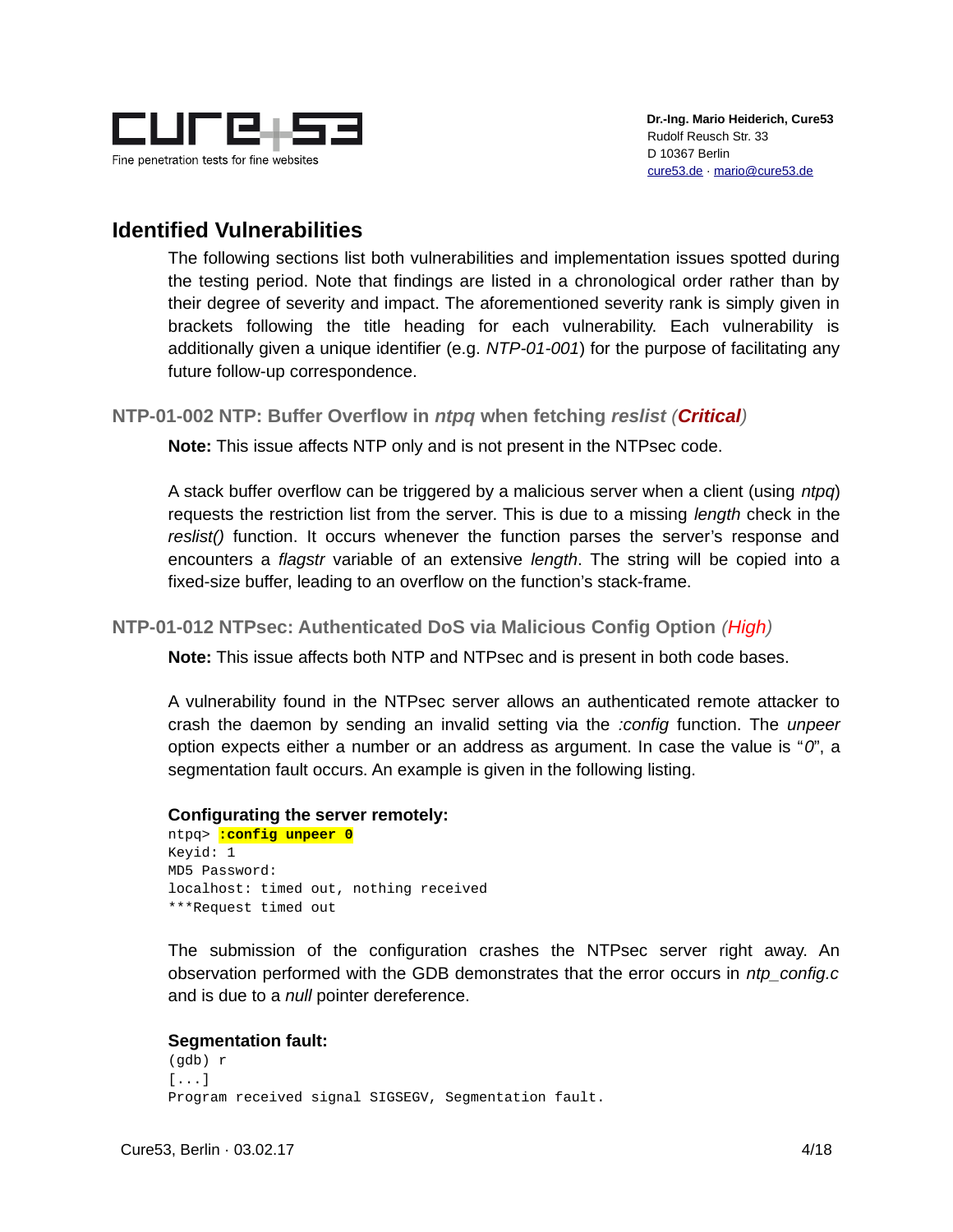

```
0x0000000000407c1e in config_unpeers (ptree=0x65c0b0) 
at ../../ntpd/ntp_config.c:3042
3042 AF(&peeraddr) = curr_unpeer->addr->type;
(gdb) p *curr_unpeer
$1 = {link = 0x0, assocID = 0, addr = 0x0}
```
The *unpeer* configuration options are processed in the *config\_unpeers()* function in *ntpd/ntp\_config.c*. The *curr\_unpeer* struct contains the provided parameter which is either a number or an address. While *assocID* holds numeric values, the *addr* is a pointer to another struct for when the parameter is an address. If the *curr\_unpeer- >assocID* is zero, then the code expects *curr\_unpeer->addr.* However, this is not necessarily the case. Setting "*unpeer 0*" leads to a completely empty *curr\_unpeer* struct and thereby crashes the server.

### **Affected File:**

*ntpsec/ntpd/ntp\_config.c*

#### **Affected Code:**

```
config_unpeers(
      config_tree *ptree
       )
{
[...]
       curr unpeer = HEAD PFIFO(ptree->unpeers);
       for (; curr_unpeer != NULL; curr_unpeer = curr_unpeer->link) {
[...]
             if (curr_unpeer->assocID) {
[\ldots]continue;
             }
             ZERO(peeraddr);
             AF(&peeraddr) = curr_unpeer->addr->type;
```
Verifying the *addr* element in case the *assocID* is zero is a way towards mitigating this issue properly.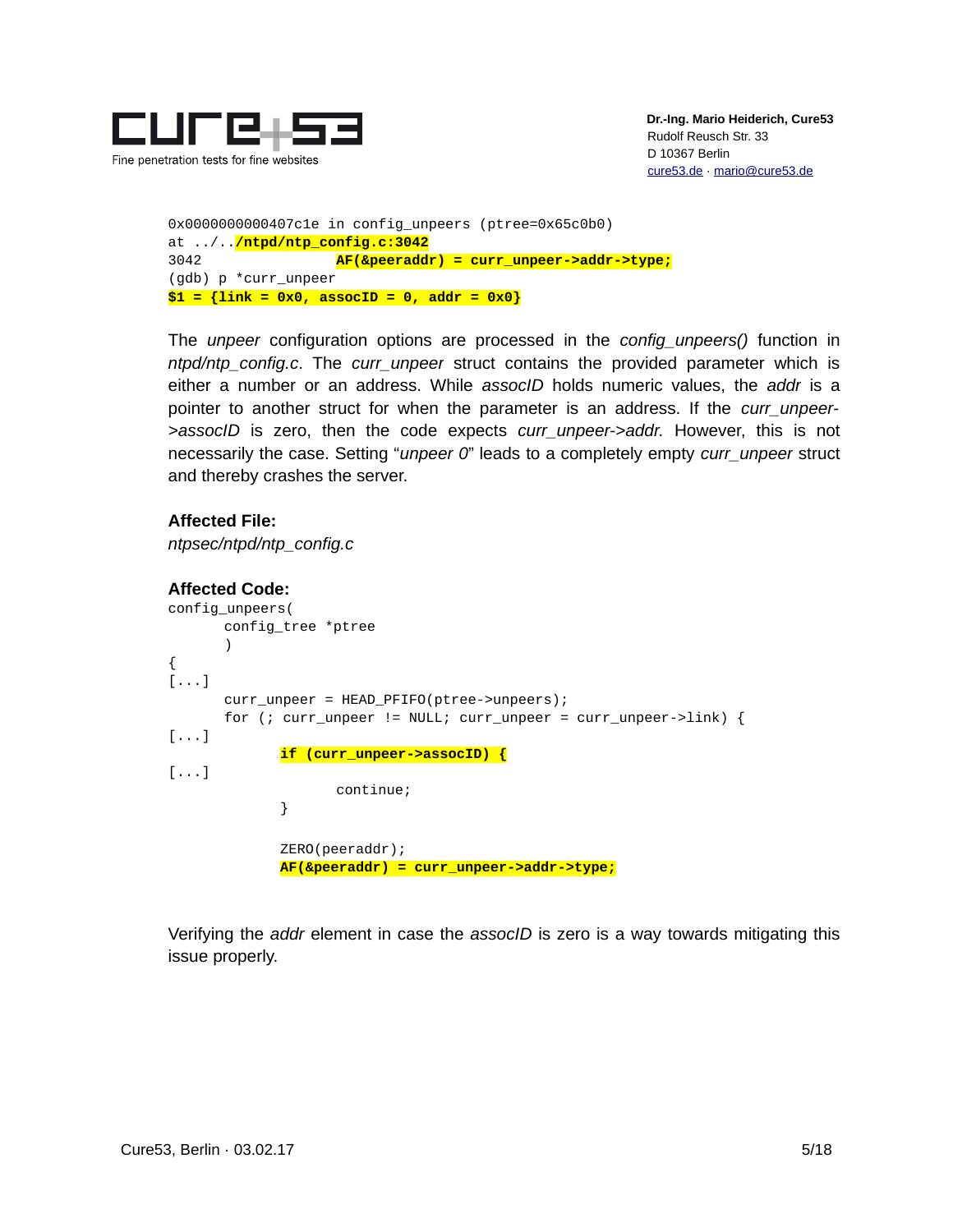

# <span id="page-5-0"></span>**NTP-01-015 NTPsec: Regression in** *ctl\_putdata()* **leads to Endless Loop** *(High)*

**Note:** This issue affects NTPsec only and is a regression from a security fix.

Part of this assignment related to the verification process regarding the implementation of fixes to the formerly reported problems proven to affect NTP. Checking how NTPsec handles these matters revealed a highly important security patch suffering from regression. More specifically, the original vulnerability tracked under *CVE-2014-9295* was fixed by an initial patch<sup>[1](#page-5-1)</sup> on the 12th of December, 2014. However, the code in question appears to have undergone changes and revisions on or around November 4th, 2016, which removed the fix. These can be seen in a subsequent *commit[2](#page-5-2)* from that period. Strangely enough, the rewrite removes nearly the entire patch introduced to prevent the original vulnerability. As a consequence, the code now introduces an authenticated DoS. The affected code is displayed below.

## **Affected File:**

*ntpsec/ntpd/ntp\_control.c*

### **Affected Code:**

```
static void
ctl_putdata(
const char *dp,
      unsigned int dlen,
      bool bin /* set to true when data is binary */
      )
{
[...]
      while (dlen + overhead + datapt > dataend) {
             ctl_flushpkt(CTL_MORE);
      }
      memcpy(datapt, dp, dlen);
      datapt += dlen;
      datalinelen += dlen;
      datasent = true;}
```
The *while-*loop above runs endlessly in the current setup as long as *dlen* is so large that, even when *datapt* points to the beginning of the buffer, the addition of *dlen + overhead + datapt* points outside of the *dataend*. Given that *ctl\_flushpkt()* only resets *datapt* and the

<span id="page-5-1"></span><sup>1</sup> <https://github.com/ntpsec/ntpsec/commit/7fd82020dfd501ee4510edbd61eaf1eb796d5db9>

<span id="page-5-2"></span><sup>2</sup> <https://github.com/ntpsec/ntpsec/commit/1a545205529b17390a7ae93bfc069b5a517c95bc>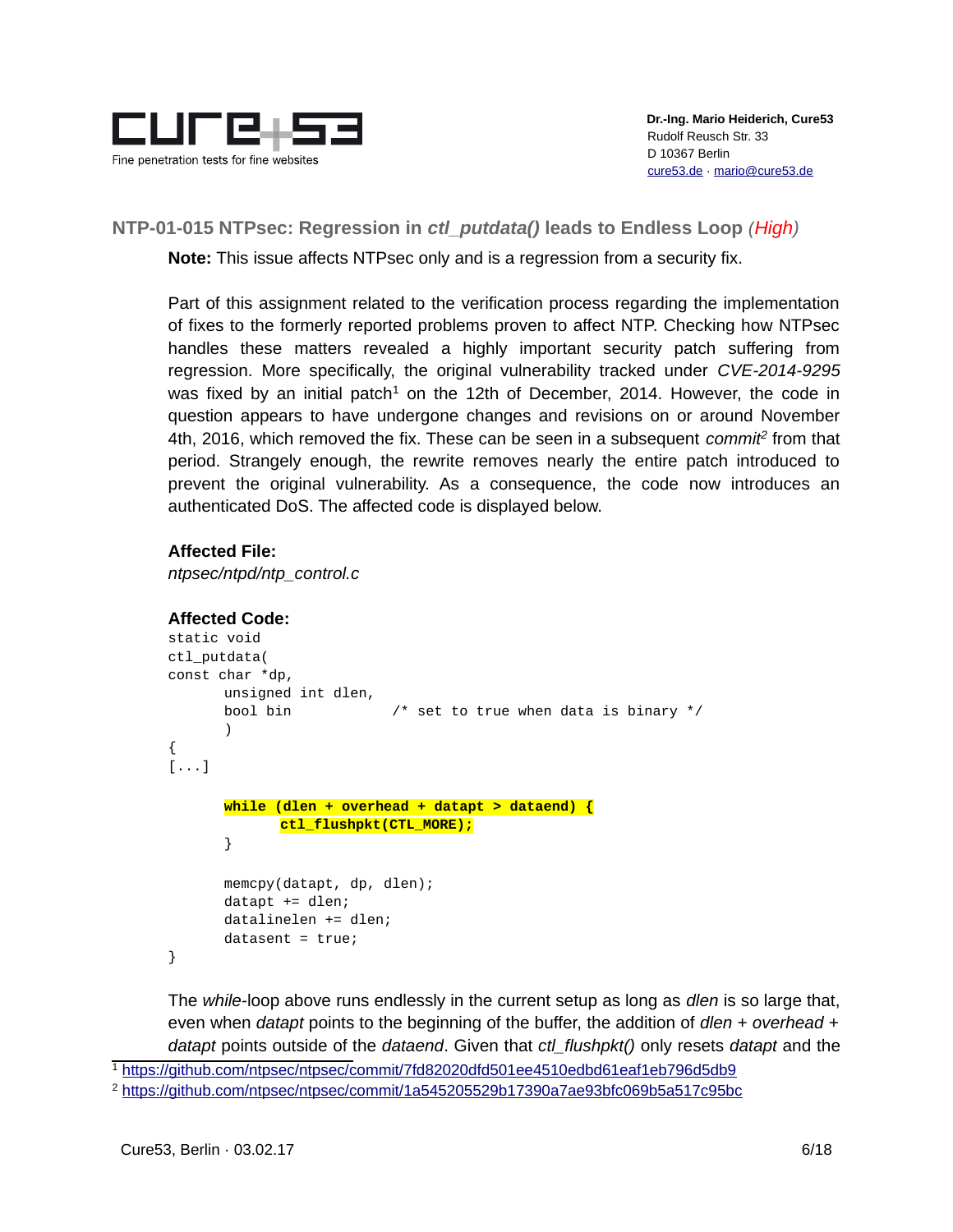

decrementation of *dlen* has been removed from the code, this condition can never amount to *false* once the loop is entered for the initial time. This can be verified by modifying the *ntpq* code to allow sending longer variables and receiving them back:

\$ ./ntpq

#### ntpq> **:config setvar a =**

**AAAAAAAAAAAAAAAAAAAAAAAAAAAAAAAAAAAAAAAAAAAAAAAAAAAAAAAAAAAAAAAAAAAAAAAAAAAAAAAA AAAAAAAAAAAAAAAAAAAAAAAAAAAAAAAAAAAAAAAAAAAAAAAAAAAAAAAAAAAAAAAAAAAAAAAAAAAAAAAA AAAAAAAAAAAAAAAAAAAAAAAAAAAAAAAAAAAAAAAAAAAAAAAAAAAAAAAAAAAAAAAAAAAAAAAAAAAAAAAA AAAAAAAAAAAAAAAAAAAAAAAAAAAAAAAAAAAAAAAAAAAAAAAAAAAAAAAAAAAAAAAAAAAAAAAAAAAAAAAA AAAAAAAAAAAAAAAAAAAAAAAAAAAAAAAAAAAAAAAAAAAAAAAAAAAAAAAAAAAAAAAAAAAAAAAAAAAAAAAA AAAAAAAAAAAAAAAAAAAAAAAAAAAAAAAAAAAAAAAAAAAAAAAAAAAAAAAAAAAAAAAAAAAAAAAAAAAAAAAA AAAAAAAAAAAAAAAAAAAAAAAAAAAAAAAAAAAAAAAAAAAAAAAAAAAAAAAAAAAAAAAAAAAAAAAAAAAAAAAA AAAAAAAAAAAAAAAAAAAAAAAAAAAAAAAAAAAAAAAAAAAAAAAAAAAAAAAAAAAAAAAAAAAAAAAAAAAAAAAA AAAAAAAAAAAAAAAAAAAAAAAAAAAAAAAAAAAAAAAAAAAAAAAAAAAAAAAAAAAAAAAAAAAAAAAAAAAAAAAA AAAAAAAAAAAAAAAAAAAAAAAAAAAAAAAAAAAAAAAAAAAAAAAAAAAAAAAAAAAAAAAAAAAAAAAAAAAAAAAA AAAAAAAAAAAA** Keyid: 1 MD5 Password: Config Succeeded

ntpq> **rv 0 a** localhost: timed out, nothing received \*\*\*Request timed out ntpq>

Because NTPsec resembles NTP in that it *forks* only during the startup process, this issue signifies a permanent DoS where *ntpd* is required to be restarted to function properly again. It is recommended to review the regression and possibly reintroduce the fix to completely and consistently mitigate all issues resulting from overly long outgoing packets.

<span id="page-6-0"></span>**NTP-01-016 NTPsec: Denial of Service via Malformed Config** *(High)*

**Note:** This issue affects both NTP and NTPsec and is present in both code bases.

A vulnerability found in the NTPsec server makes it possible for an authenticated remote user to crash the service via a malformed configuration. After submitting the *config* line in the following snippet, the *ntp daemon* crashes after a couple of seconds.

**Configuring the server remotely:** ntpq> **:config server 10.0.0.1 mode 3735928559** Keyid: 1 MD5 Password: Config Succeeded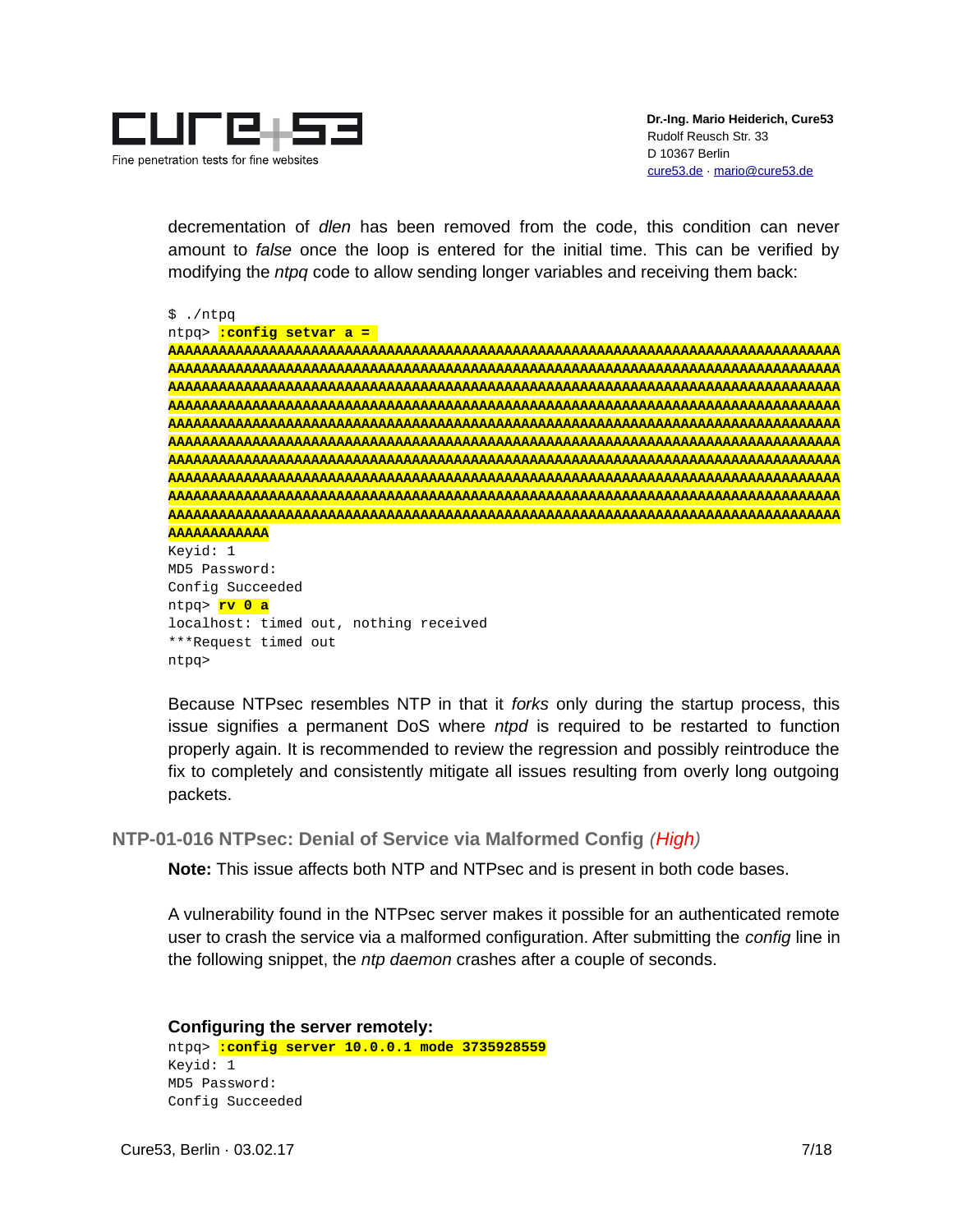

The exact reason for the crash can be derived from running the daemon in the GDB. Here an invalid value in the *%rax* register leads to an invalid *read* operation and causes a segmentation fault.

#### **Segmentation fault:** (gdb) r  $[\ldots]$ Program received signal SIGSEGV, Segmentation fault. 0x0000000000415f1f in peer\_xmit (peer=0x654980 <init\_peer\_alloc+704>) at ../../ntpd/ntp\_proto.c:2158 2158 **sendpkt(&peer->srcadr, peer->dstadr, sys\_ttl[peer->ttl], &xpkt, sendlen);** (gdb) x/i \$rip **=> 0x415f1f <peer\_xmit+480>: movzbl 0x658460(%rax),%eax** (gdb) p/x \$rax

The affected code is in the *ntp\_proto.c* file of the *peer\_xmit()* function. *Peer* is a struct which contains several values, including the user-controlled *peer->ttl* variable. An invalid value causes an invalid memory access.

### **Affected File:**

**\$1 = 0xdeadbeef** (gdb) p/x peer->ttl **\$2 = 0xdeadbeef**

*ntpsec/ntpd/ntp\_proto.c*

### **Affected Code:**

```
peer_xmit(
      struct peer *peer /* peer structure pointer */
      )
{
[...]
      sendpkt(&peer->srcadr, peer->dstadr, sys_ttl[peer->ttl],
             &xpkt, sendlen);
```
The core problem resides within the configuration parser where the parameters from the configuration lines are stored in node structs. Setting the *ttl* value can be done in three different ways ("*ttl*", "*subtype",* and "*mode*") but only one of them investigates the provided number for sanity. While invalid numbers are being ignored when "*ttl*" option is used, no checks are performed for "*mode*".

**Affected File:**

*ntpsec/ntpd/ntp\_config.c*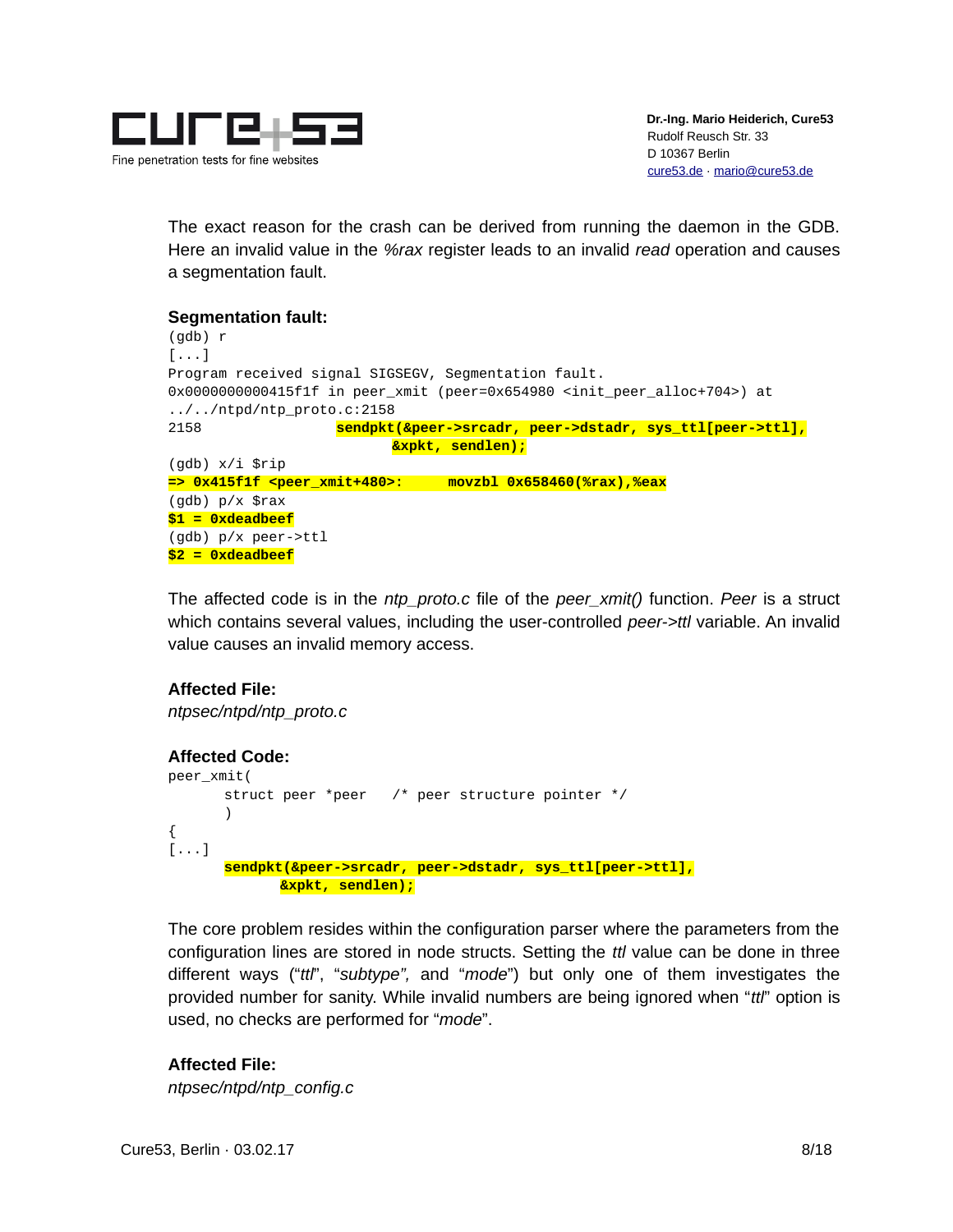

```
Affected Code:
peer_node *
create_peer_node(
      int hmode,
      address_node * addr,
      attr_val_fifo * options
      )
{
[...]
      case T_Ttl:
            if (option->value.u >= MAX_TTL) {
                   msyslog(LOG_ERR, "ttl: invalid argument");
                   errflag = true;} else {
                   my_node->ctl.ttl = (uint8_t)option->value.u;
            }
            break;
      case T_Subtype:
      case T_Mode:
            my_node->ctl.ttl = option->value.u;
            Break;
```
It was not possible to exploit this issue beyond achieving DoS. However, it is recommended to resolve this problem by adding sanity checks to the *subtype* and *mode* configuration options.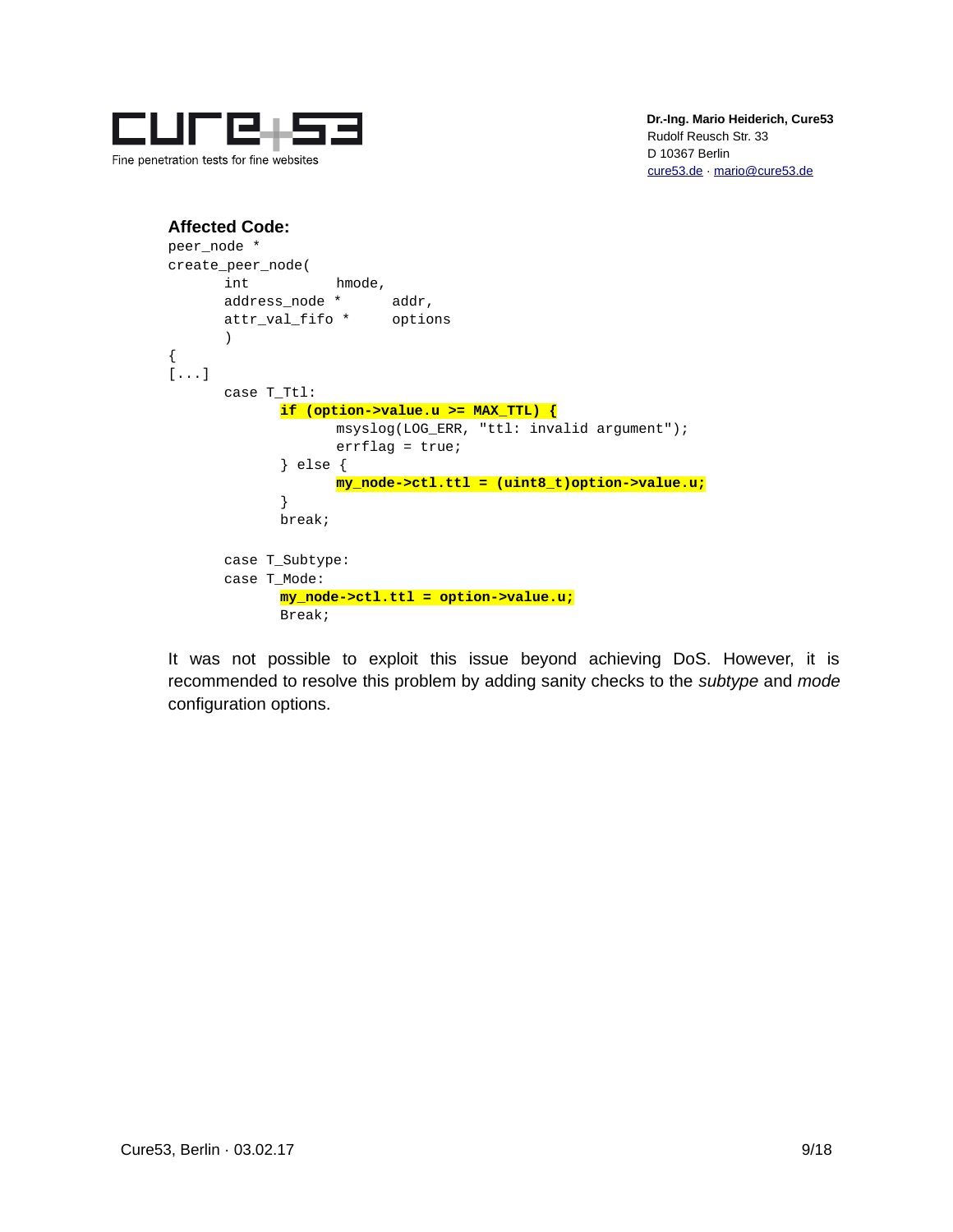

# <span id="page-9-1"></span>**Miscellaneous Issues**

This section covers those noteworthy findings that did not lead to an exploit but might aid an attacker in achieving their malicious goals in the future. Most of these results are vulnerable code snippets that did not provide an easy way to be called. Conclusively, while a vulnerability is present, an exploit might not always be possible.

<span id="page-9-0"></span>**NTP-01-001 NTPsec: Makefile does not enforce Security Flags** *(Low)*

**Note:** This issue affects both NTP and NTPsec and is present in both code bases.

One of the key realms reviewed quite early during almost every security test of a new project encompasses studying the presence of hardening flags applied when the software is built. This can be done with tools like *checksec[3](#page-9-2)* or *PEDA[4](#page-9-3)* once the software has been compiled with the default options inside the *makefile* at hand:

| \$ gdb ./ntpd             |           |                                  |
|---------------------------|-----------|----------------------------------|
|                           |           | Reading symbols from ./ntpddone. |
| (gdb) checksec            |           |                                  |
| <b>CANARY : disabled</b>  |           |                                  |
| <b>FORTIFY : disabled</b> |           |                                  |
| NΧ                        | : ENABLED |                                  |
| PIE                       | : ENABLED |                                  |
| <b>RELRO</b>              | : Partial |                                  |
| (gdb)                     |           |                                  |

From the GDB's output it is apparent that the hardening flags are derived from the global Linux distribution setting rather than forced from the *makefile* itself. From this follows that certain hardening checks are missing. These include stack canaries, which ordinarily protect the *return address* from buffer overflow vulnerabilities on the stack, as well as *FORTIFY\_SOURCE.*

It is important to set the necessary *CFLAGS* inside the *makefile* itself in order to directly instruct the compiler to insert all of the security flags required. Once activated, the exploitation of multiple kinds of memory corruption vulnerabilities becomes much more difficult. This increase in security stems from two reasons: one having to do with requiring additional information leaks from the program's memory, and the other revolving around establishing that the problems are mitigated by, for example, newly introduced *length* checks.

<span id="page-9-2"></span><sup>3</sup> <http://www.trapkit.de/tools/checksec.html>

<span id="page-9-3"></span><sup>4</sup><https://github.com/longld/peda>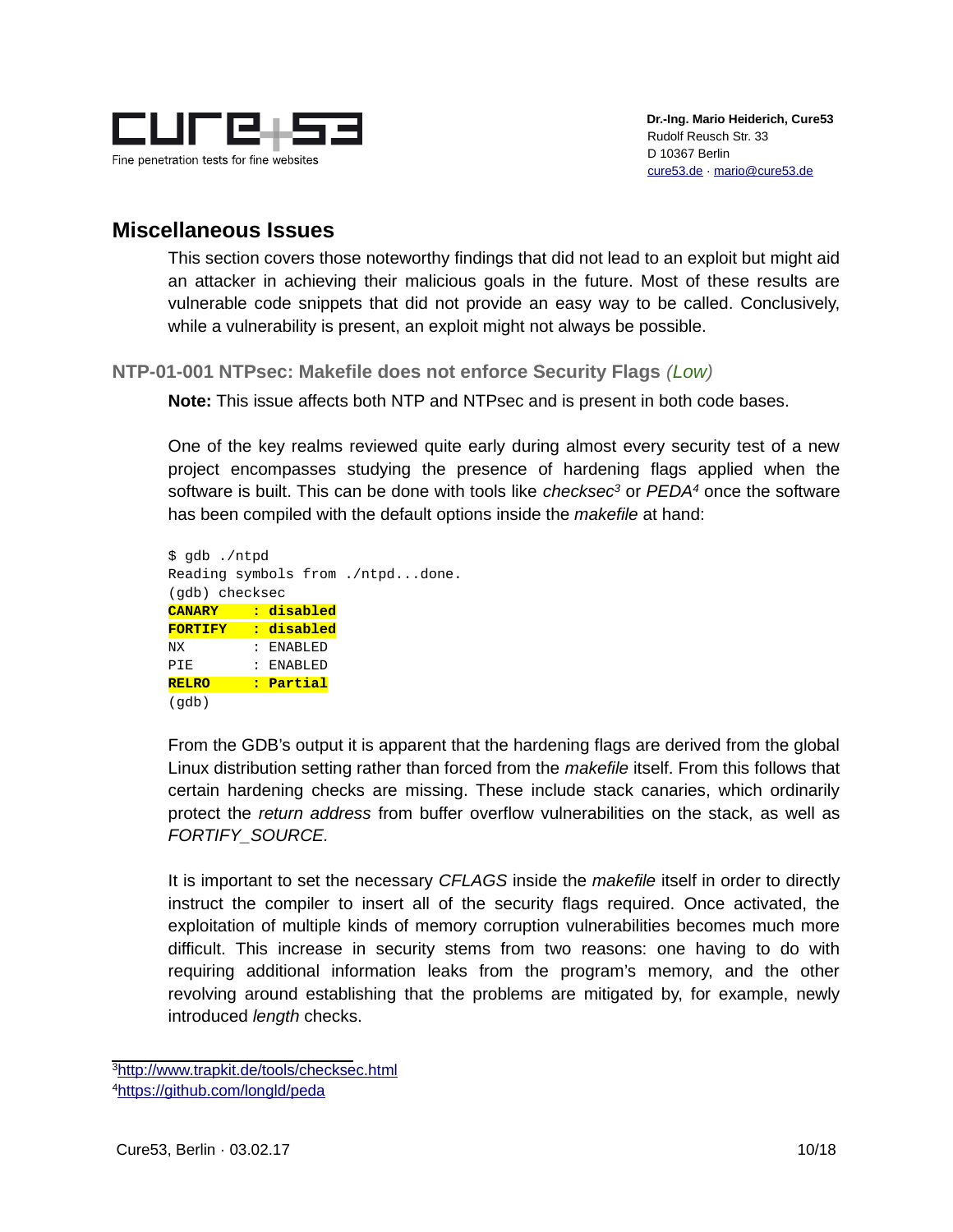

The following snippet shows what *CFLAGS* are recommended for an addition to the *make* process:

|                                  |  |                          |  |  | \$ make CFLAGS='-Wl,-z, relro,-z, now -pie -fPIE -fstack-protector-all |  |  |
|----------------------------------|--|--------------------------|--|--|------------------------------------------------------------------------|--|--|
| -D FORTIFY SOURCE=2 -01'         |  |                          |  |  |                                                                        |  |  |
| $\lceil \ldots \rceil$           |  |                          |  |  |                                                                        |  |  |
| \$ gdb ./ntpd                    |  |                          |  |  |                                                                        |  |  |
| Reading symbols from ./ntpddone. |  |                          |  |  |                                                                        |  |  |
| (gdb) checksec                   |  |                          |  |  |                                                                        |  |  |
|                                  |  | <b>CANARY : ENABLED</b>  |  |  |                                                                        |  |  |
|                                  |  | <b>FORTIFY : ENABLED</b> |  |  |                                                                        |  |  |
|                                  |  | NX : ENABLED             |  |  |                                                                        |  |  |
|                                  |  | PIE : ENABLED            |  |  |                                                                        |  |  |
| RELRO : FULL                     |  |                          |  |  |                                                                        |  |  |
| (qdb)                            |  |                          |  |  |                                                                        |  |  |

<span id="page-10-0"></span>**NTP-01-003 NTPsec: Improper use of** *snprintf()* **in** *mx4200\_send() (Low)*

**Note:** This issue affects both NTP and NTPsec and is present in both code bases.

The function *mx4200\_send()* uses the *libc* function *snprintf()/vsnprintf()* incorrectly. This can lead to an out-of-bounds memory write due to an improper handling of the return value of *snprintf()/vsnprintf()*. Said value returns the number of bytes it would have written if there were no length restrictions in place.

The code in question takes the return value outlined above and increments an iterator by its value. This iterator is supposed to point into the fixed-size buffer. However, since the return value can be larger than the buffer's size, it is possible for the iterator to point somewhere outside of the allocated buffer space. This results in an out-of-bound memory *write* in the *snprintf()* specified in this ticket. The reason behind the problem is that the iterator is used as the destination pointer.

This behavior can be leveraged to overwrite a saved instruction pointer on the stack and gain control over the execution flow. During the test it was not possible to identify any malicious usage for this function, specifically no way for an attacker to exploit the issue mentioned above was ultimately unveiled. However, this remains to be a problem capable of introducing new vulnerabilities. The problems are likely to resurface when new code that uses this function is added. In other words, it is necessary to fix this flaw in advance.

### **Affected File:**

*ntpsec/ntpd/refclock\_magnavox.c*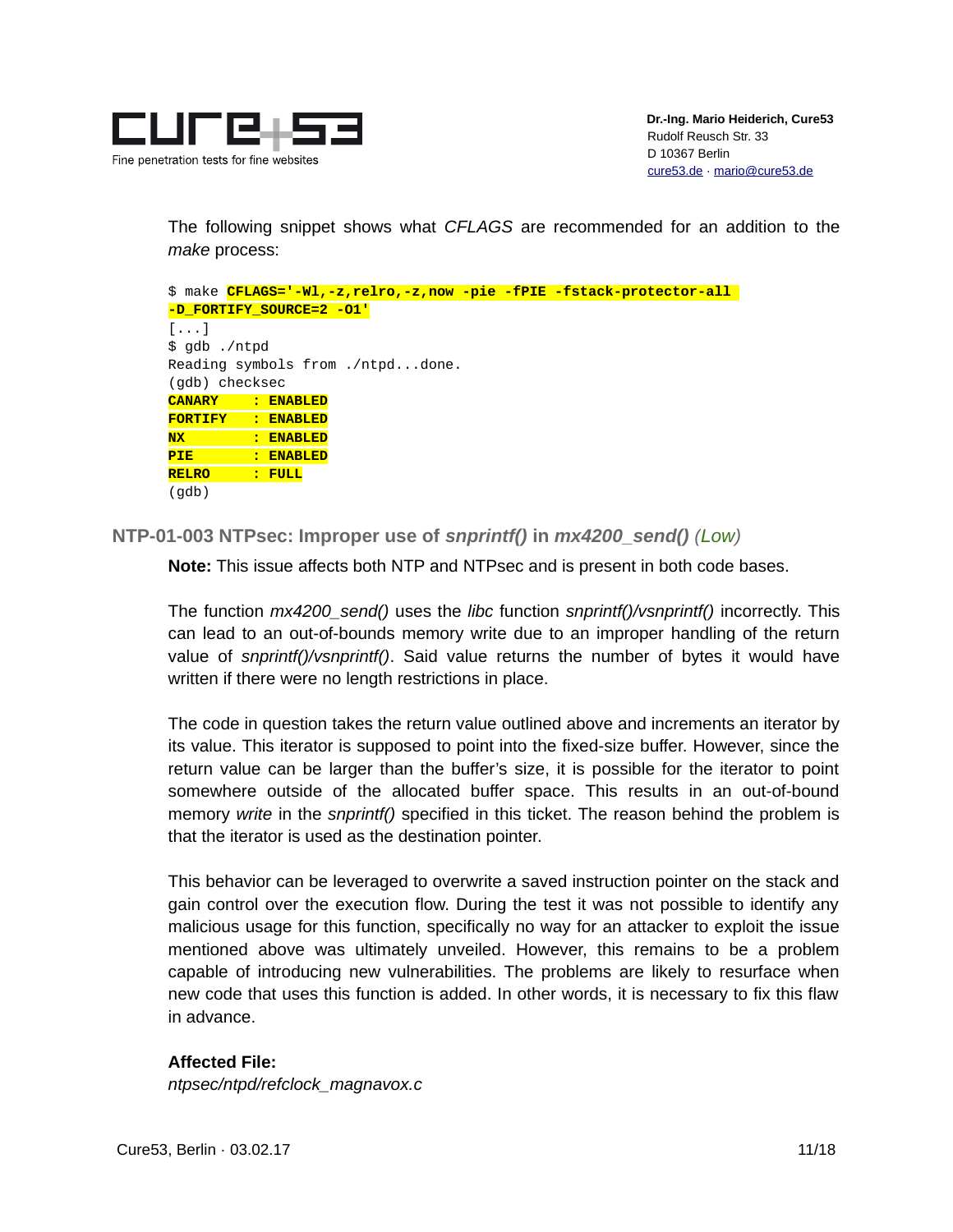

```
Affected Code:
static void
mx4200_send(struct peer *peer, char *fmt, ...)
{
[...]
char buf[1024];
[\ldots]cp = buf;*cp++ = 's';
      n = vsnprintf(cp, sizeof(buf) - 1, fmt, ap);
      ck = mx4200_ccksum(op, n);cp += n;
      ++n;n += snprintf(cp, sizeof(buf) - n - 5, "*%02X\r\n", ck);
```
In the above code, *cp* initially points to the beginning of the buffer. Once the *vsnprintf()* returns, *mx4200\_cksum()* is called for creating a checksum. This is done by iterating over each byte of the buffer. However, the *mx4200\_cksum()* uses the return value *n* from *vnsprintf()* to determine the length of the buffer it needs to iterate over. Since *n* may be larger than the buffer's size, an out-of-bounds read can occur as a result of creating the checksum.

It is recommended to check the return value of the *vsnprintf()/snprintf()* and ensure that it does not exceed the size allowed for a buffer. Also, before calling *snprintf()*, it must be ensured that at least five bytes are available, with the view to avoiding an overflow.

<span id="page-11-0"></span>**NTP-01-004 NTPsec: Potential Overflows in** *ctl\_put()* **functions** *(Medium)*

**Note:** This issue affects both NTP and NTPsec and is present in both code bases.

For the purpose of formatting different kinds of response strings into each response packet, *Ntpd* makes use of different wrappers around *ctl\_putdata()*. For example, *ctl\_putstr()* is often used to send quoted system variables, while *ctl\_putuint()* comes into the fore when integer responses are being handled. All of these wrappers, however, suffer from stack based buffer overflow vulnerabilities as soon as they are utilized incorrectly. This is due to the fact that the length of the source variable is used on each occasion when the data is being copied into a local buffer. This is highlighted in the provided code.

### **Affected File:**

*ntpsec/ntpd/ntp\_config.c*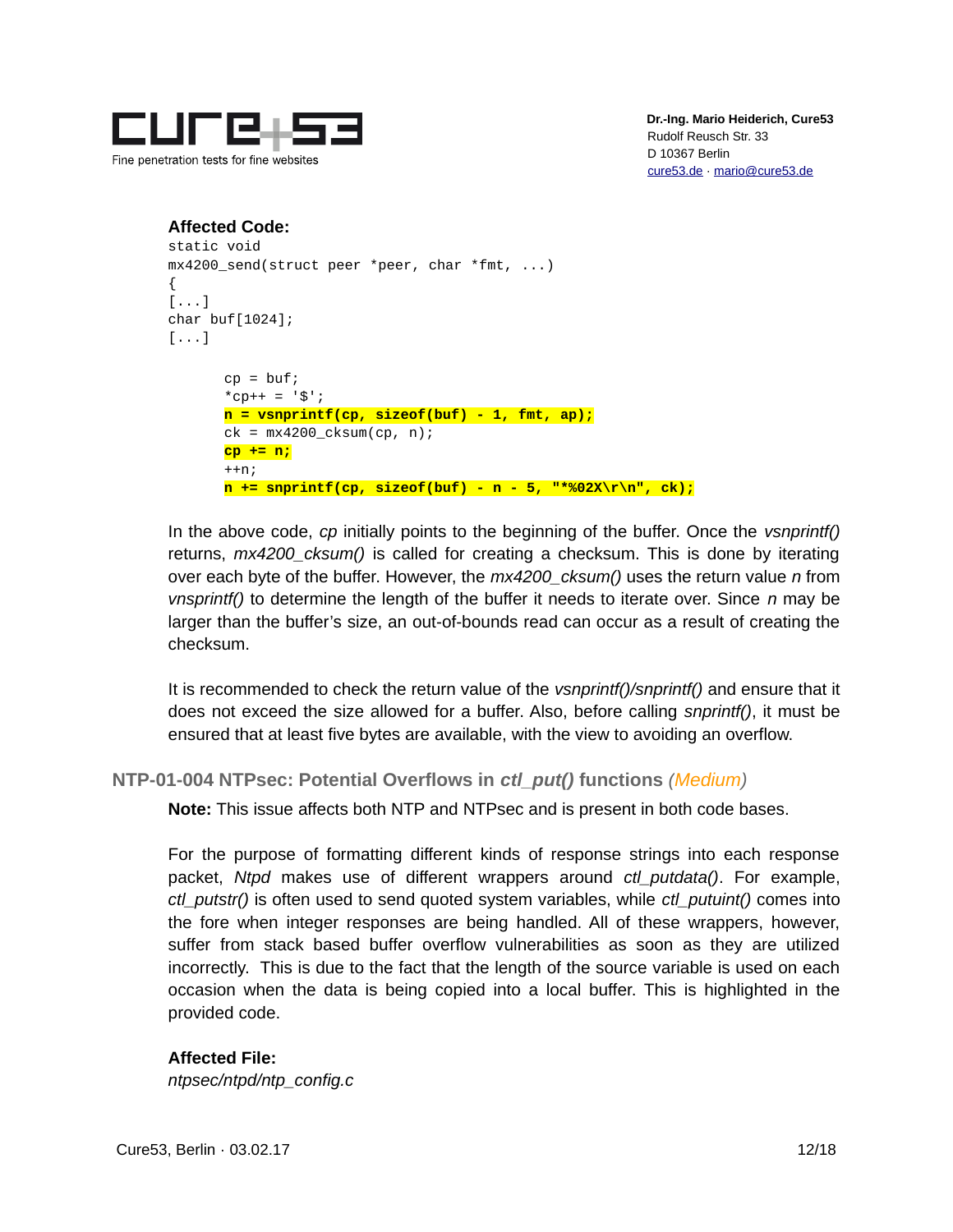

### **Affected Code:**

```
ctl_putstr(
      const char * tag,
      const char * data,
      size t len
      )
{
      char buffer[512];
      char *cp;
      size t tl;
      tl = strlen(tag);
      memcpy(buffer, tag, tl);
```
While this issue should be considered hard to exploit with the presence of the stack canaries and is actually mitigated by *FORTIFY\_SOURCE*, these functions nevertheless pose a considerable threat as soon as they operate on values larger than the destination size.

Although the current state of NTP appears not to permit setting tag lengths greater than 512 bytes (mainly because they all have static values), it is still recommended to fix all *ctl\_put* functions by limiting the source length

```
NTP-01-005 NTPsec: Off-by-one in Oncore GPS Receiver (Low)
```
**Note:** This issue affects both NTP and NTPsec and is present in both code bases.

Regardless of bugs inside the *refclock* drivers not posing high security risks, the Cure53 testing team discovered several coding errors worth reporting. One mistake was found in the Oncore GPS Receiver of Motorola devices. The vulnerable code can be found below.

#### **Affected File:**

*ntpsec/ntpd/refclock\_oncore.c*

### **Affected code:**

```
static void
oncore_receive(
       struct recvbuf *rbufp
       )
{
       size_t i;
      u_char *p;
```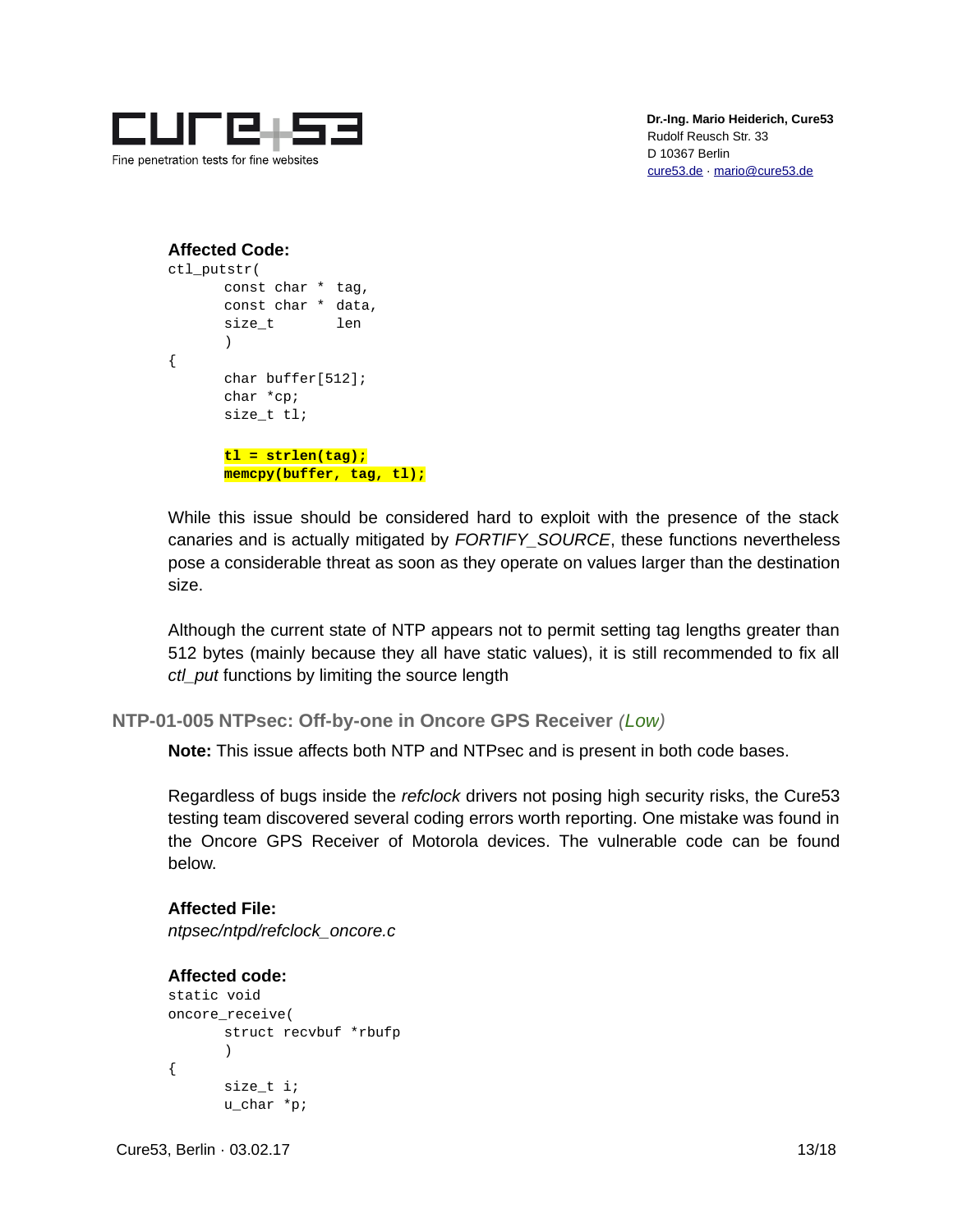

```
struct peer *peer;
       struct instance *instance;
      peer = rbufp->recv_peer;
      instance = peer->procptr->unitptr;
      p = (u_{char} * ) &rbufp->recv_space;
[...]
      i = rbufp->recv_length;
      if (rcvbuf+rcvptr+i > &rcvbuf[sizeof rcvbuf])
             i = sizeof(rcvbuf) - rcvptr; \frac{1}{2} /* and some char will be lost */
      memcpy(rcvbuf+rcvptr, p, i);
       rcvptr += i;oncore_consume(instance);
}
```
The highlighted length check above incorrectly sets the boundaries for the received buffer by limiting to *sizeof(rcvbuf).* In this context, an alternative *sizeof(rcvbuf) - 1* would be correct because the size is used as an index. This creates an *off-by-one* buffer overflow. Since *rcvbuf* is directly followed by another buffer, this issue is deemed nearly impossible to exploit. Still, it should be viewed as a coding error and resolved accordingly.

### <span id="page-13-1"></span>**NTP-01-006 NTP: Copious amounts of Unused Code** *(Info)*

**Note:** This issue affects NTP only and is not present in the NTPsec code.

Statically included external projects potentially introduce several problems and the issue of having extensive amounts of code that is "dead" in the resulting binary must clearly be pointed out. The unnecessary unused code may or may not contain bugs and, quite possibly, might be leveraged for code-gadget-based branch-flow redirection exploits.

### <span id="page-13-0"></span>**NTP-01-007 NTP: Data Structure terminated insufficiently** *(Low)*

**Note:** This issue affects NTP only and is not present in the NTPsec code.

Calling *strcpy()* with an argument of *string* with additional *null* bytes actually only copies a single terminating *null* character into the target buffer instead of relying on the required *double null* bytes in *addKeysToRegistry()* function. As a consequence, a garbage registry entry can be created and consist leaked memory contents.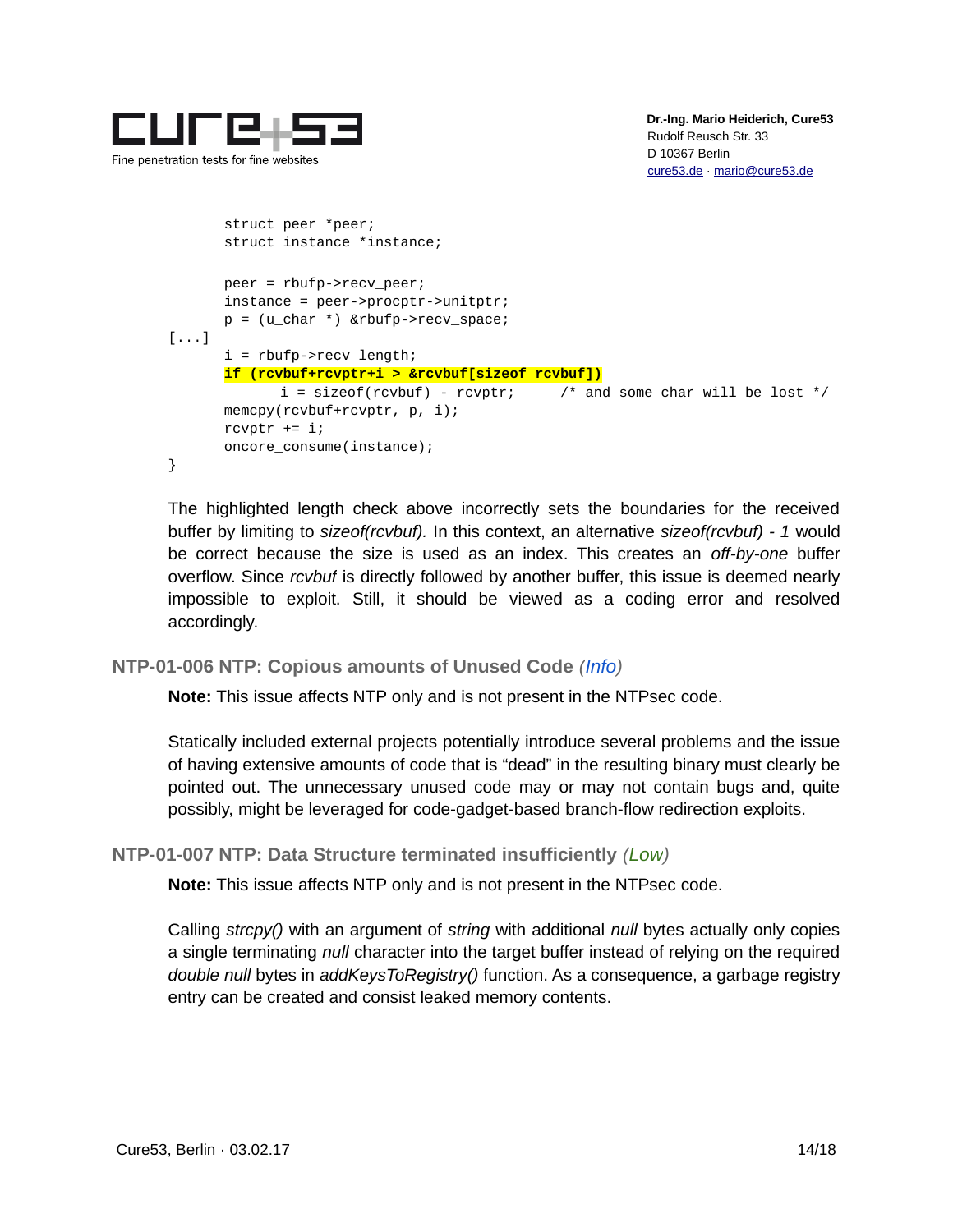

## <span id="page-14-3"></span>**NTP-01-008 NTP: Stack Buffer Overflow from Command Line** *(Low)*

**Note:** This issue affects NTP only and is not present in the NTPsec code.

Invoking *strcat()* blindly appends the passed string to stack buffer in the *addSourceToRegistry()* function. The stack buffer is 70 bytes smaller than the buffer in the calling *main()* function. Together with the initially copied *Registry* path, the combination causes a stack buffer overflow and effectively overwrites the stack frame.

### <span id="page-14-2"></span>**NTP-01-009 NTP: Privileged execution of User Library code** *(Low)*

**Note:** This issue affects NTP only and is not present in the NTPsec code.

The Windows NT port has the added capability to preload DLLs defined in the inherited global local environment variable *PPSAPI\_DLLS.* The code contained within those libraries is then called from the NTPD service, usually running with elevated privileges.

### <span id="page-14-1"></span>**NTP-01-010 NTP:** *ereallocarray()/eallocarray()* **underused** *(Info)*

**Note:** This issue affects NTP only and is not present in the NTPsec code.

NTP makes use of several wrappers around the standard heap memory allocation functions that are provided by *libc*. This is mainly done to introduce additional safety checks concentrated on several goals. The described function additionally ensures that the later multiplication of *size \* nmemb* does not create an integer overflow. In other words, it is responsible for attesting to less memory than originally intended not being allocated in a given case. The problem, however, is that the function in question is used quite rarely, even though there are some places calling for it to be employed instead of the usual *emalloc*.

#### <span id="page-14-0"></span>**NTP-01-011 NTP:** *ntpq\_stripquotes()* **returns incorrect Value** *(Low)*

**Note:** This issue affects NTP only and is not present in the NTPsec code.

The NTP client (*ntpq*) uses the function *ntpq\_stripquotes()* to remove quotes and escape characters from a given string. According to the documentation, the function is supposed to return the number of copied bytes but due to incorrect pointer usage this value is always zero.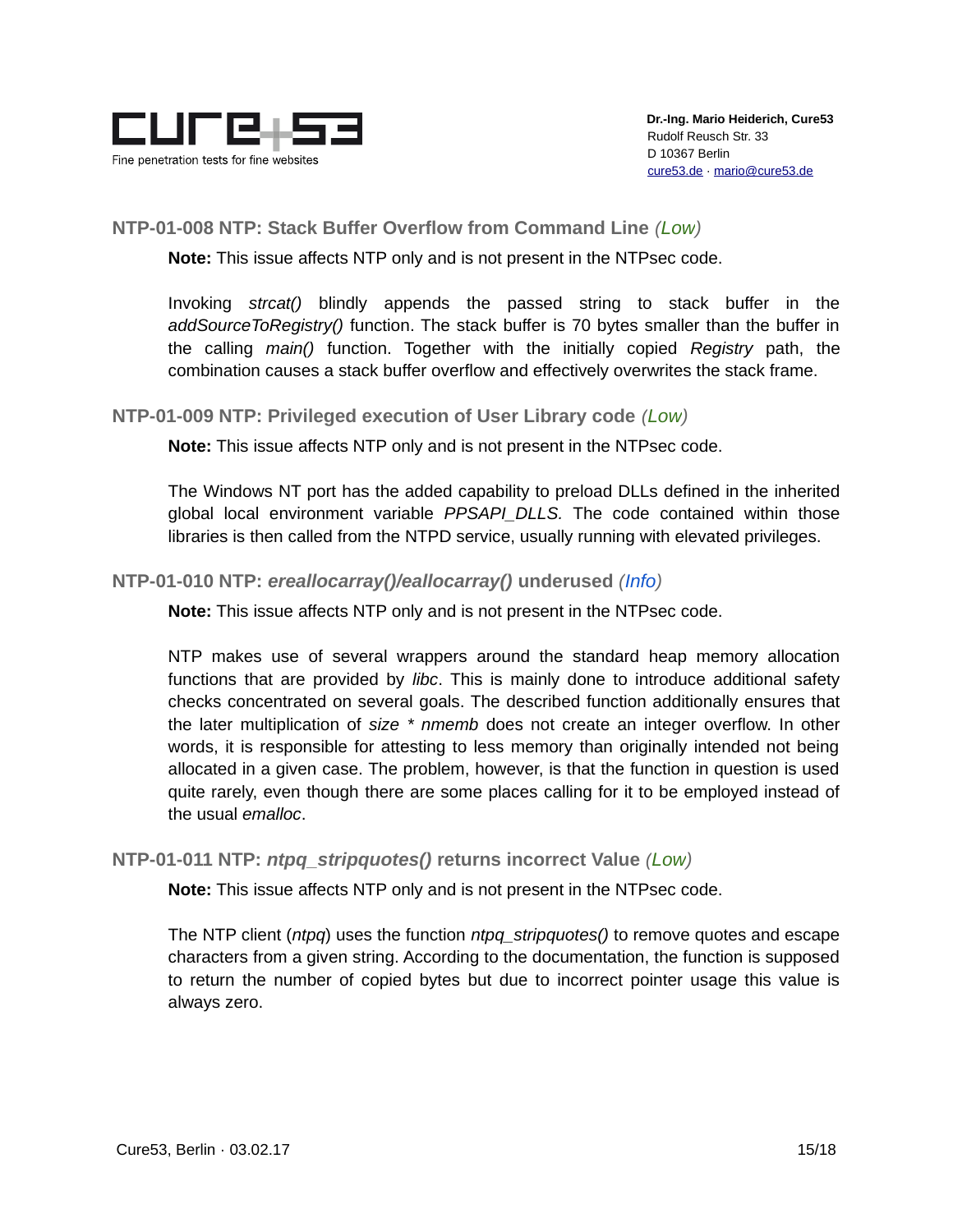

<span id="page-15-1"></span>**NTP-01-013 NTPsec: Inclusion of obsolete NTPclassic-dependent Script** *(Info)*

**Note:** This issue affects NTPsec only and is not present in the NTP code.

The NTPsec project includes an inapplicable script dependent on the NTPclassic's *ntpq*. This inclusion is believed to be a mere oversight, which can be likely attributed to the challenges of the repository conversion.

### **Affected File:**

*ntpsec/attic/ntpver*

### **Affected Code:**

**ntpq -c "rv 0 daemon\_version" \$\* | awk '/daemon\_version/ { print \$2 }'**

It is recommend for the tool to be removed. An alternative dependency linked to the *NTPclassic* shall be added or the script is to be replaced with an implementation using *ntpdig*.

### <span id="page-15-0"></span>**NTP-01-014 NTP: Buffer Overflow in DPTS Clock** *(Low)*

**Note:** This issue affects NTP only and is not present in the NTPsec code.

Another potential issue inside the *refclock* drivers was found in the receiver for the Datum Programmable Time Server. Here the packets are processed from the */dev/datum* device and handled in *datum\_pts\_receive()*. Since *dpend* simply holds the length of the entire packet, the loop highlighted above will continue the process of copying data into *datum\_pts->retbuf*, even though there is only room for 8 bytes there. This is a classic buffer overflow inside a data structure that is stored on the heap.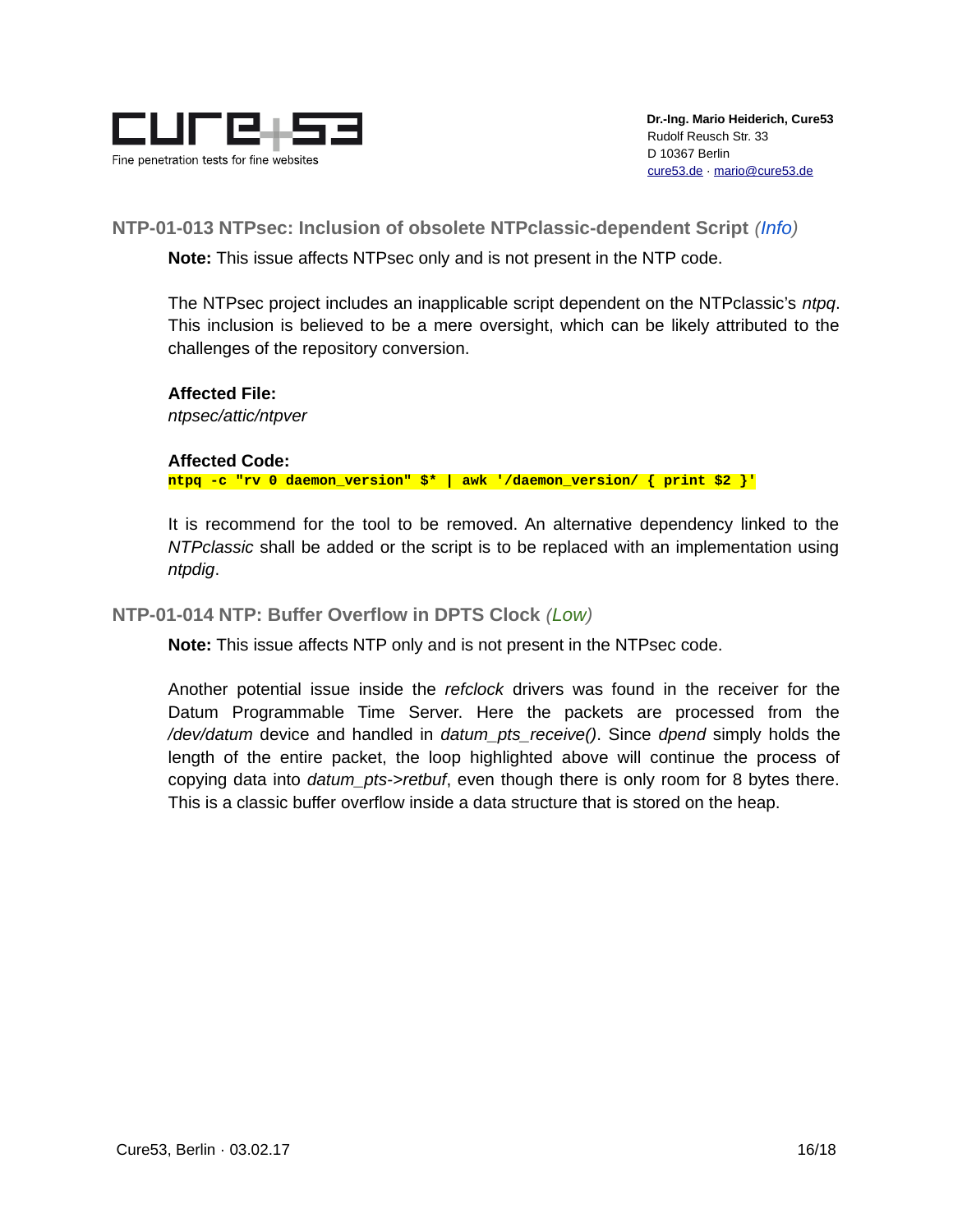

# <span id="page-16-0"></span>**Conclusion**

The joint nature of this January 2017 code audit, performed by the Cure53 team against both the NTPsec and the NTP software components in scope, makes it that much complex to issue an unambiguous verdict about all security-relevant aspects.

The bottom line is that four members of the Cure53 team, who assessed the products over the course or thirty-two days, discovered sixteen individual findings in the code base of both NTPsec and NTP. It should be noted, however, that the sole finding flagged with a "Critical" severity concerned NTP. Breaking down the findings moreover indicates that eight of the discoveries were exclusively tied to NTP entity, while a much smaller array of two issues could be linked exclusively to the realm of NTPsec. This means that six spotted problems were shared between the two code bases. In other words, the total numbers of findings suggest a slightly lower number of eight native problems for NTPsec compared to the fourteen issues affecting NTP.

The general outcome of this project is rooted in the fact that NTP's code has been left to grow organically and had aged somewhat unattended over the years. The overall structure has thus become very intricate, while also yielding a conviction that different styles and approaches were used and subsequently altered. The seemingly uncontrolled inclusion of variant code via header files and complete external projects engenders a particular problem. Most likely, it makes the continuous development much more difficult than necessary. While the NTPsec project emphasizes cleaning up its ancestors' flaws, the difference regarding quality between the original code and the current implementation was not as great as anticipated. The more recent project suffers from having convoluted code and allowing for obsolete nooks and crannies to persist in the code base.

On the one hand, much cruft has been removed successfully, yet, on the other hand, the code shared between the two software projects bears tremendous similarities. The NTPsec project is still relatively young and a major release has not yet occurred, so the expectations are high for much more being done beforehand in terms of improvements. It must be mentioned, however, that the regression bug described in [NTP-01-015](#page-5-0) is particularly worrisome and raises concerns about the quality of the actions undertaken.

In sum, one can clearly discern the direction of the project and the pinpoint the maintainers' focus on simplifying and streamlining the code base. While the state of security is evidently not optimal, there is a definite room for growth, code stability and overall security improvement as long as more time and efforts are invested into the matter prior to the official release of NTPsec.